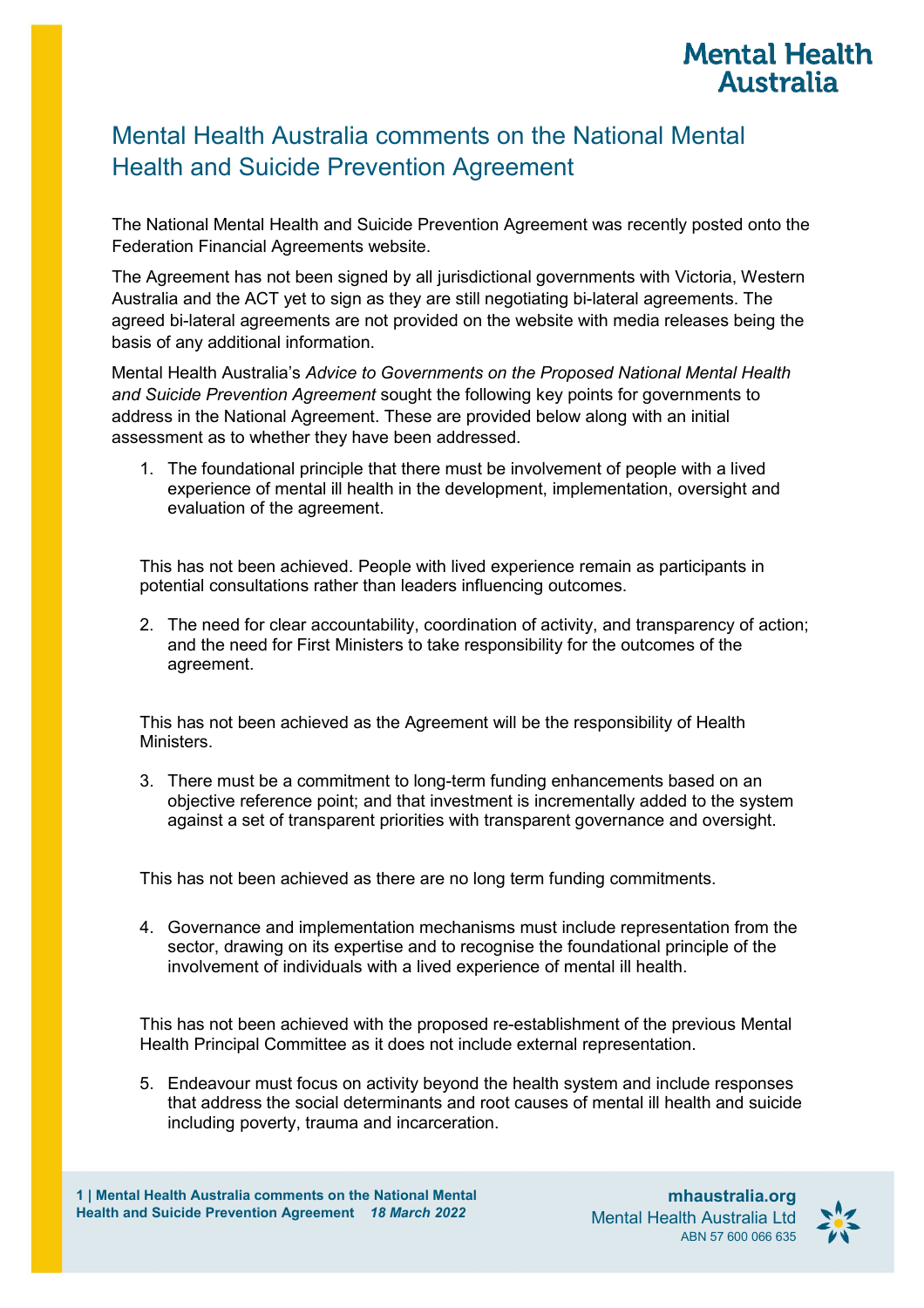

This has been partially achieved but with little accountability as how issues outside of health will be progressed at National Cabinet

6. The evaluation and measurement of outcomes built into the National Agreement must include whole-of-government measures that deal with long-term improved mental health and wellbeing for the whole community.

This has been partially achieved but without whole of government measures and little clarity on how it will be undertaken.

The National Agreement does provides a set of high level principles that will be supported by the mental health sector however the Agreement itself does not provide the necessary detail and structures to deliver on them.

Reporting is largely voluntary and accountability is internal to government without any external oversight and transparency. The Agreement is in some respects a step backwards from the previous 5<sup>th</sup> National Mental Health Plan that included a higher degree of external involvement and consultation in its design and implementation.

#### **National Agreement Overview**

The Agreement sets out the national objectives, outcomes and outputs for mental health and suicide prevention.

#### **Principles**

The Principles it outlines, while high level, reflect issues raised by the mental health sector over a long period. They commit governments to:

- Working together to improve mental health and suicide prevention services with people with lived experience of mental ill health and/or suicide of consumers and their families and carers embedded in the design, planning, delivery and evaluation of services;
- Facilitate an effective investment, policy and service mix that reduces gaps
- Reduce system fragmentation, gaps and duplication across prevention, primary and secondary care specialist settings
- Support and enhance the capability of the mental health, suicide prevention and broader health and related workforce
- Evaluate new models of care to drive improvement
- Establish clear roles, responsibilities and accountabilities for the funding and delivery of mental health and suicide prevention services
- Consider system design changes that are person-centred and evidence based to drive meaningful improvement in outcomes
- Enable effective regional and national cooperation between providers, systems and governments
- Improve transparency and accountability of mental health and suicide prevention outcomes

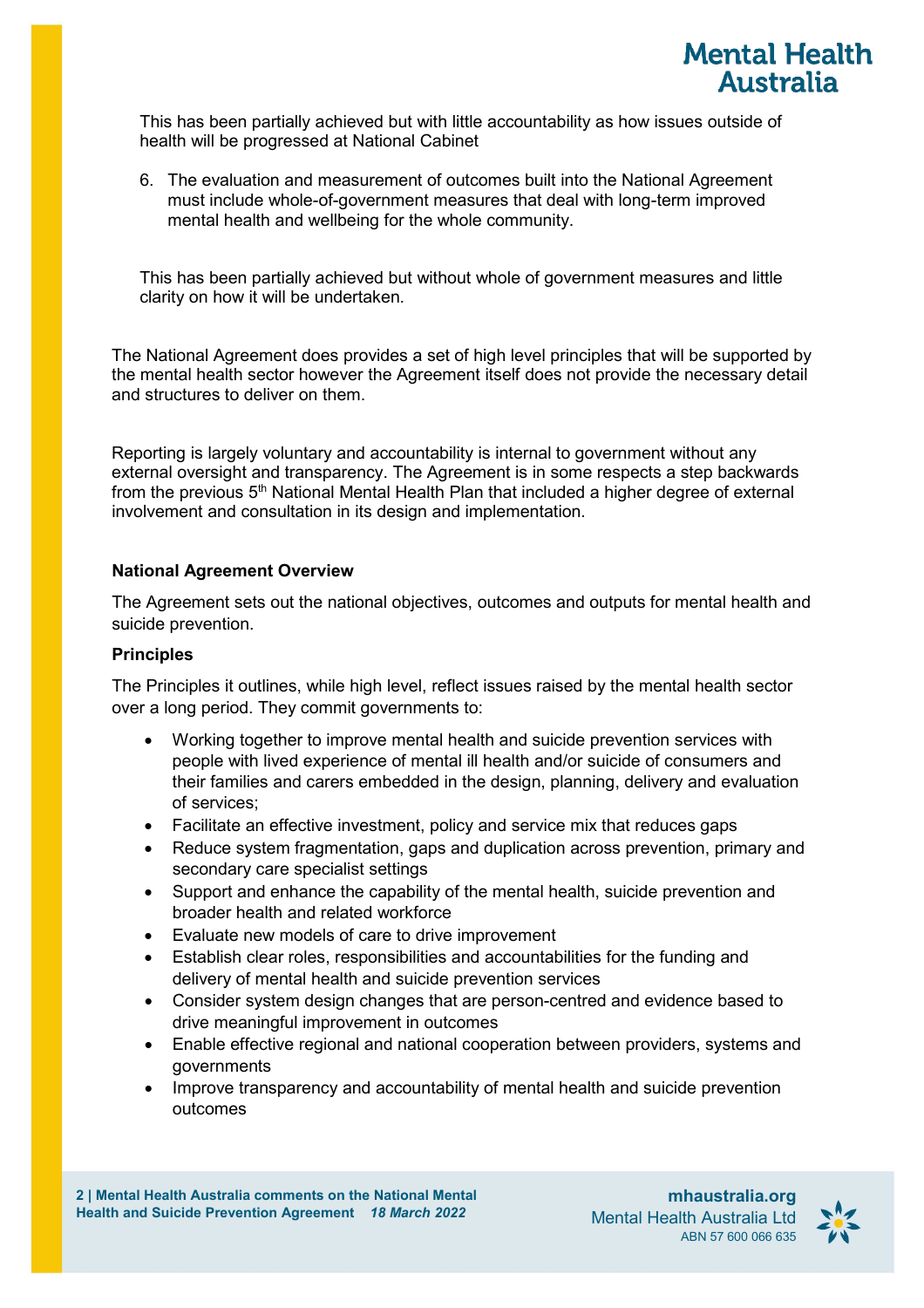- **Mental Health Australia**
- Recognise the role of social determinants of health on people's mental health and wellbeing
- Work together to close the gap, improve mental health and wellbeing outcomes and reduce suicide for vulnerable cohorts, including Aboriginal and Torres Strait Islander peoples, CALD communities, LGBTQIA+ communities, people impacted by problematic substance use and people with a co-occurring disability, and deliver services to these cohorts in a culturally and locally appropriate manner.

### **Objectives**

The objectives are more operational about how governments will work together but they do identify priorities for immediate reform as informed by the Productivity Commission's Inquiry Report on Mental Health (PC Report), the National Suicide Prevention Adviser's Final Advice (NSPA Final Advice) and other relevant inquires including to:

(a) reduce system fragmentation through improved integration between Commonwealth and State-funded services;

(b) address gaps in the system by ensuring community-based mental health and suicide prevention services, and in particular ambulatory services, are effective, accessible and affordable; and

(c) prioritise further investment in prevention, early intervention and effective management of severe and enduring mental health conditions.

## **Outcomes**

The outcomes as expected are high level and aspirational aiming to:

- improve the mental health and wellbeing of the Australian population, with a focus on improving outcomes for priority populations
- reduce suicide, suicidal distress and self-harm through a whole-of-government approach to coordinated prevention, early intervention, treatment, aftercare and postvention supports;
- provide a balanced and integrated mental health and suicide prevention system for all communities and groups;
- improve physical health and life expectancy for people living with mental health conditions and for those experiencing suicidal distress; and
- improve quality, safety and capacity in the Australian mental health and suicide prevention system.

# **Outputs**

The outputs of the Agreement are disappointing being largely administrative with commitments to undertake analysis, provide reports, collect data, evaluate, develop strategies and frameworks. The only actions focussed on service improvements are the consideration of delivery stigma reduction strategies and workforce priorities.

### **Commonwealth, State and Territory responsibilities**

There are no major changes to the exiting roles and responsibilities of the Commonwealth which remains responsible for system management, funding and policy direction for primary mental healthcare, as well as physical and mental health services subsidised by the Medicare Benefits Scheme (MBS) and commissioned through the Primary Health Networks.

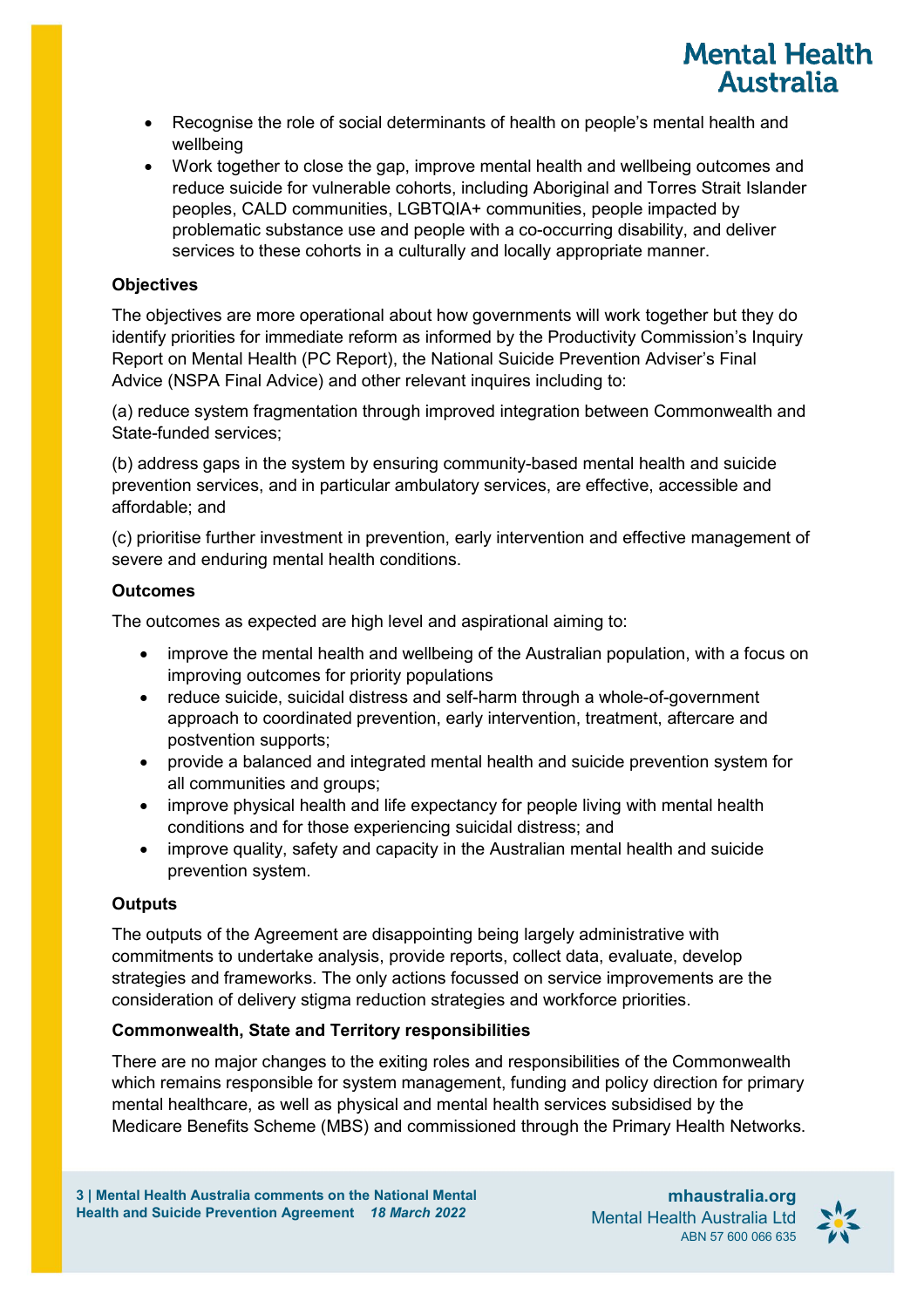The Commonwealth also provides some clinical and non-clinical community based mental healthcare and subsidises private specialist mental healthcare via the MBS and the Pharmaceutical Benefits Scheme (PBS) and has a national leadership role in suicide prevention.

Under the Agreement the States and territories continue to be responsible for providing health and emergency services through the public hospital system. This includes public hospital mental health services for people with severe and persistent mental illness, as well as specialist community-based mental health services and responding to people in suicidal distress. This also includes the system management of public hospitals, taking a lead role in managing public health activities; and providing legislative and governance arrangements for Local Hospital Networks. A list of more detailed responsibilities are included in the Agreement (p15).

### **Shared responsibilities**

The Agreement commits governments to shared responsibility to:

- address existing gaps over time in the funding and delivery of new and additional community-based mental health services to support equitable access to treatment, care and support for people experiencing mental illness and psychological distress
- Psychosocial support services for people who are not supported through the NDIS including working together to develop and agree future psychosocial support arrangements (including roles and responsibilities).
- Co-designing place-based approaches at a local level with affected communities.

#### **Governance**

The Agreement will be the responsibility of Health/Mental Health Ministers in National Cabinet not First Ministers as recommended by the mental health sector. This is disappointing as it will reduce the capacity of the Agreement to influence broader improvements across the social determinants of health.

Government senior public servants across the Commonwealth, state and territory governments will report to Health Chief Executives and Mental Health CEOs on the Agreement which has no external representation unlike the previous Mental Health Principal Committee. While this group may establish time limited Working Groups and consult with relevant organisations and experts to progress key priority areas it does not address the mental sectors recommendation that people with lived experience be embedded at all levels of the Agreement and its implementation. Nor does external representation form part of the governance structure as advised.

While the Agreement does commit governments to ensure that people with a lived experience are consulted throughout its implementation it does not do so in way that provides them with any legitimate authority or identified systemic engagement. Instead it offers opportunities to influence matters of service design, planning, implementation, evaluation, data and governance.



**Mental Health Australia**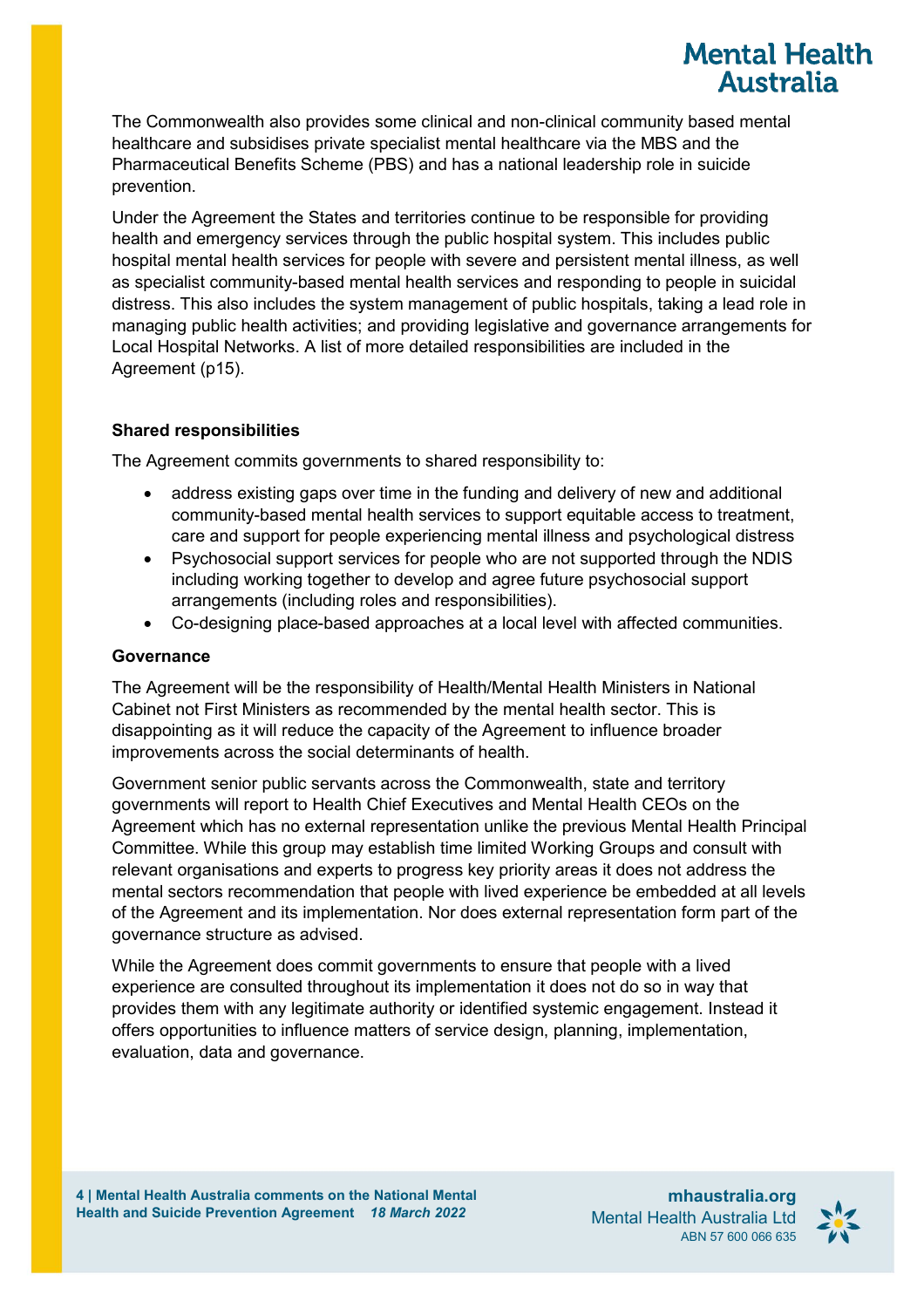# **Mental Health Australia**

# **Reporting**

Annual Jurisdiction Progress Reports will be consolidated into a National Progress Report, which will be finalised and endorsed by Health Chief Executives, and Mental Health CEOs where relevant, and provided to Health Ministers and Mental Health Ministers by 30 November each year, commencing 30 November 2023. The detail contained in these reports is not stipulated nor whether they will be made public.

### **Data and evaluation**

The commitments made to share data are positive in that they commit to share public sector data as a default position where it can be done securely, safely, lawfully and ethically. They have also agreed to monitor and evaluate the mental health and suicide prevention system, including activities in the Agreement and associated Schedules.

# **Priority Groups**

Priority Groups are identified and listed on page 25 of the Agreement however aside from acknowledgment, consideration and working in partnership with them there is little detail on actions to be undertaken across jurisdictions to address known gaps in the mental health and broader eco-system.

## **Psychosocial Supports**

The Agreement commits governments to working together to develop and agree future psychosocial support arrangements (including roles and responsibilities) for people who are not supported through the NDIS.

This will occur via further analysis of psychosocial supports outside of the NDIS, to commence within the first twelve months from the commencement of this Agreement and be completed as soon as possible within the first two years of this Agreement.

While there is commitment to continued funding of existing programs for people with a psychosocial disability outside of the NDIS it is a lengthy delay to a known funding gap already identified and quantified by the Productivity Commission

# **Workforce**

The Agreement commits to the National Mental Health Workforce Strategy as a ten-year plan however this has yet to be released and has been seen to exclude a range of workforce alternatives outside the National Mental Health Services Planning Framework (NMHSPF).

This section does include one of the few specific deliverables in the Agreement to increase the number of full-time equivalent (FTE) mental health professionals per 100,000 population (FTE rate) over the life of this Agreement for professional groups of psychiatry; psychology, mental health nursing; Aboriginal and Torres Strait Islander mental health and suicide prevention workers (e) Lived experience (peer) workforce; Other relevant allied health professions and any other professions agreed upon by the Mental Health Workforce Senior's Officials group. These workforces exclude the community based organisations workforce and other workforces not currently covered by the NMHSPF.

**mhaustralia.org** Mental Health Australia Ltd ABN 57 600 066 635